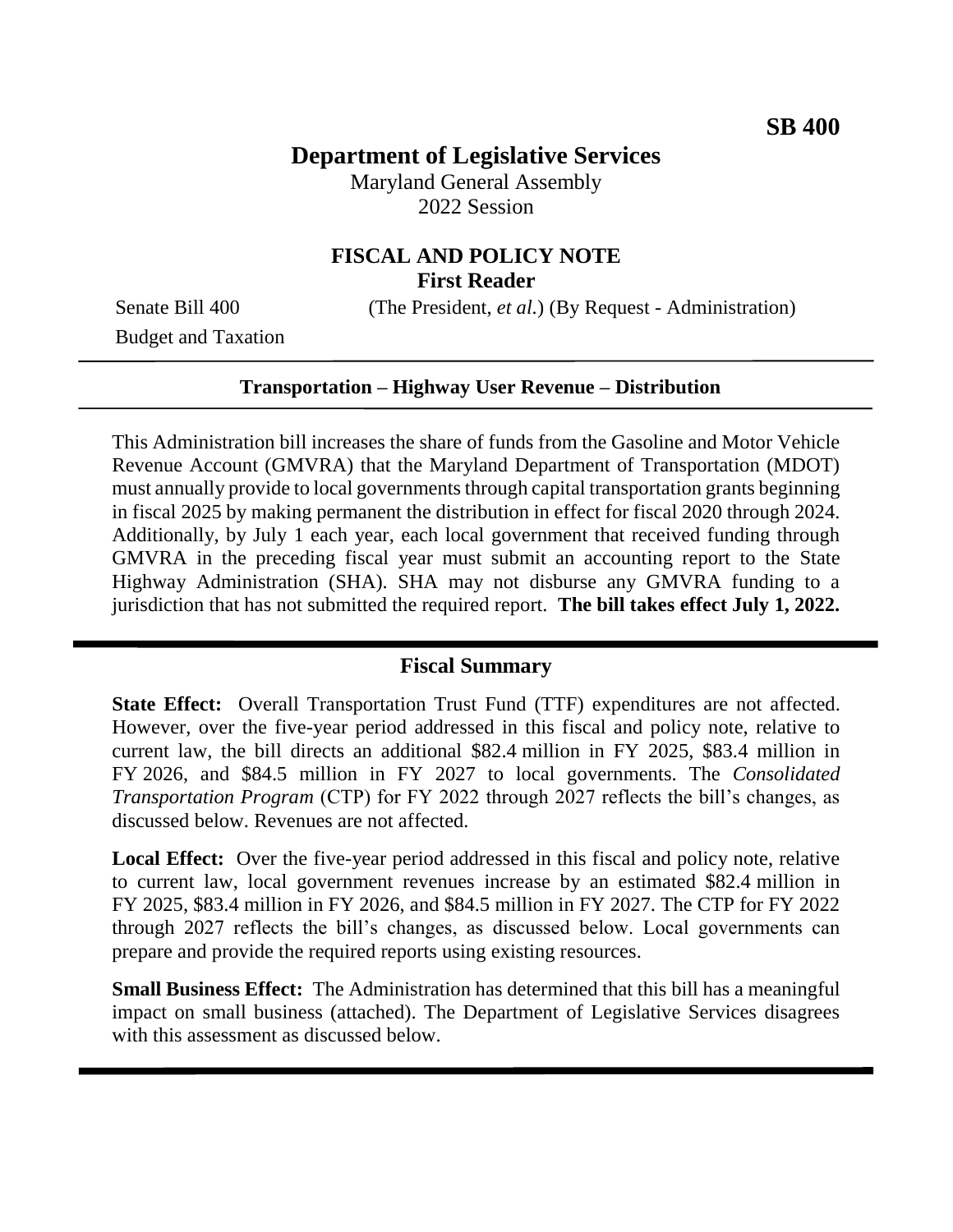# **Analysis**

**Bill Summary:** Exhibit 1 illustrates the bill's effect on the percentage of GMVRA revenues annually distributed to local governments beginning in fiscal 2025.

# **Exhibit 1 Local Share of Highway User Revenues Fiscal 2025 and Future Fiscal Years**

|                                                    | <b>Current Law</b> | <b>Under the Bill</b> |       |  |  |  |
|----------------------------------------------------|--------------------|-----------------------|-------|--|--|--|
| <b>MDOT</b>                                        | 90.4%              | <b>MDOT</b>           | 86.5% |  |  |  |
| <b>Baltimore City</b>                              | 7.7%               | <b>Baltimore City</b> | 8.3%  |  |  |  |
| Counties                                           | 1.5%               | Counties              | 3.2%  |  |  |  |
| Municipalities                                     | 0.4%               | Municipalities        | 2.0%  |  |  |  |
| <b>MDOT:</b> Maryland Department of Transportation |                    |                       |       |  |  |  |

Source: Department of Legislative Services

By July 1 each year, Baltimore City, each county, and each eligible municipality that received GMVRA funding in the preceding fiscal year must submit to SHA an accounting report that, to the extent practicable:

- shows the actual costs for the first six months of the preceding fiscal year;
- shows the expenditure budget of the current fiscal year;
- for these costs and budgets, accurately identifies the costs for specific projects that are eligible uses of GMVRA funding;
- shows the amount of funds diverted from the county or municipal general fund to pay for the eligible projects during the first six months of the preceding fiscal year; and
- lists the eligible projects that have been delayed due to a lack of funding.

Requirements that apply to an existing accounting report that must be submitted to SHA by a local government that receives GMVRA funding also apply to the accounting report required by the bill.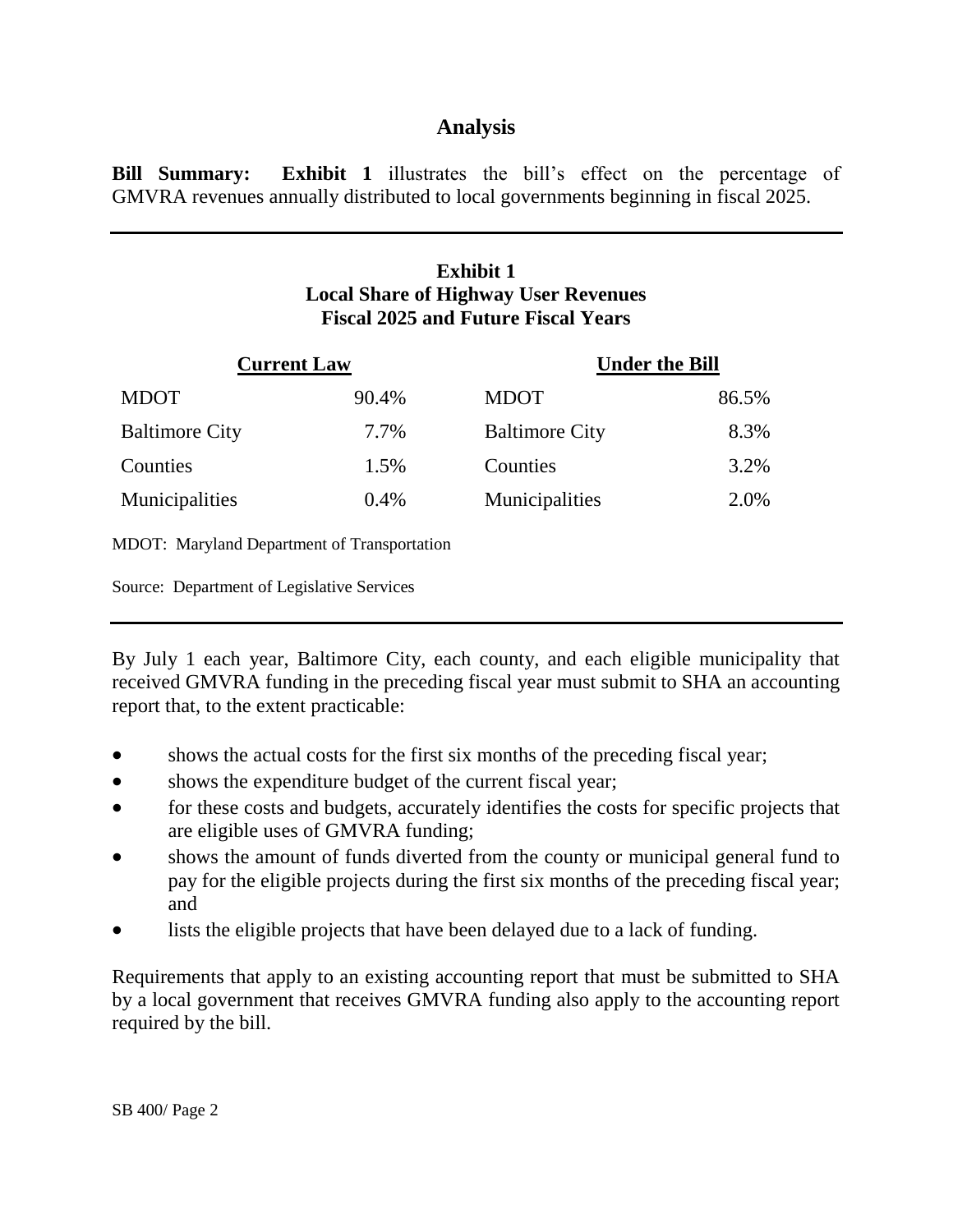### **Current Law/Background:**

### *Highway User Revenues – History*

Since the early 1900s, the State has shared motor vehicle-related revenues with the counties and Baltimore City. Initially these revenues consisted of vehicle registration fees. In 1927, when the gasoline tax increased from \$0.02 to \$0.04 per gallon, the State began sharing these taxes with local governments. In 1968, the General Assembly approved legislation that established a formula for apportioning the county and municipal shares of highway user revenues. The legislation also initiated the sharing of motor vehicle titling taxes with the subdivisions. Legislation enacted in 1970 created MDOT and a consolidated TTF. As provided by that legislation, the State shares with the counties, Baltimore City, and municipalities those revenues credited to the GMVRA in TTF, more commonly referred to as "highway user revenues." Currently, the revenues dedicated to the account include all or some portion of the motor vehicle fuel tax, vehicle titling tax, vehicle registration fees, short-term vehicle rental tax, and State corporate income tax.

### *Distribution of Highway User Revenues*

Chapters 330 and 331 of 2018 altered the manner in which GMVRA revenues are shared with local governments, beginning in fiscal 2020. Instead of directly sharing the revenue with local governments, the Acts require 100% of the funds in GMVRA to be retained by TTF and distributed to local governments through capital transportation grants. This change allows MDOT to issue bonds backed by the GMVRA revenues that are ultimately issued to local governments; MDOT was unable to do so prior to the enactment of Chapters 330 and 331.

Chapters 330 and 331 also increased the local government share of GMVRA revenues from fiscal 2020 through 2024. **Exhibit 2** shows the effect of Chapters 330 and 331 on the local share of GMVRA revenues beginning in fiscal 2020. Beginning in fiscal 2025, the percentage of revenues provided to local governments is set to revert back to the totals in place before the enactment of Chapters 330 and 331; however, the revenues must continue to be distributed as capital transportation grants.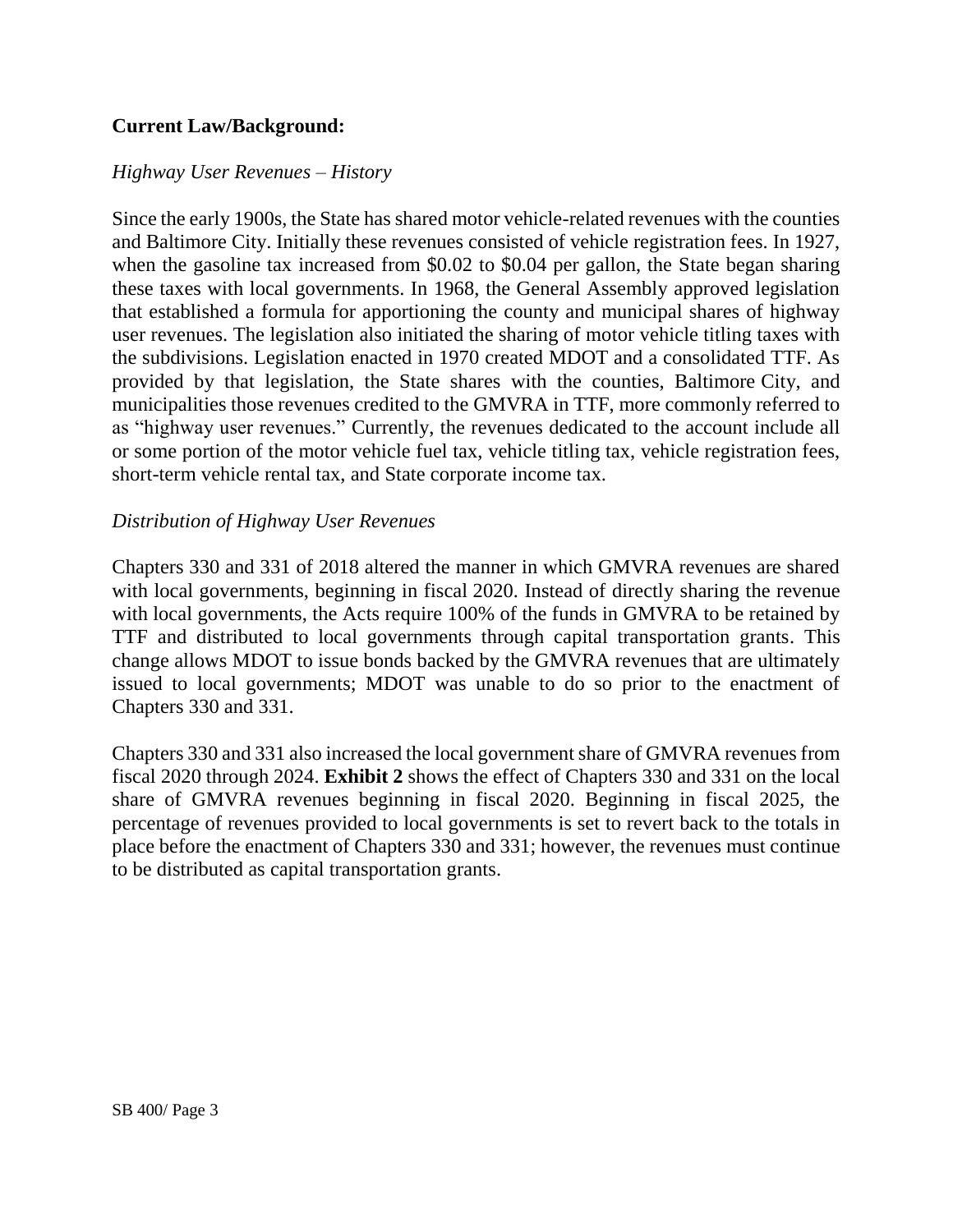# **Exhibit 2 Distribution of Highway User Revenues Effect of Chapters 330 and 331 of 2018**

|                                            | Prior to FY 2020                                   | FY 2020-2024 | <b>Beginning in FY 2025</b> |  |  |  |
|--------------------------------------------|----------------------------------------------------|--------------|-----------------------------|--|--|--|
| <b>MDOT</b>                                | 90.4%                                              | 86.5%        | 90.4%                       |  |  |  |
| <b>Baltimore City</b>                      | 7.7%                                               | 8.3%         | 7.7%                        |  |  |  |
| Counties                                   | 1.5%                                               | 3.2%         | 1.5%                        |  |  |  |
| Municipalities                             | $0.4\%$                                            | 2.0%         | 0.4%                        |  |  |  |
|                                            | <b>MDOT:</b> Maryland Department of Transportation |              |                             |  |  |  |
| Source: Department of Legislative Services |                                                    |              |                             |  |  |  |

### *Permitted Uses of Highway User Revenues*

Local governments are only permitted to use GMVRA funding for purposes authorized by State law. Generally, the funding must be used to pay the cost of transportation facilities and to construct, reconstruct, or maintain locally owned roads. A local government may, however, spend a reasonable part of its funding for the purposes of establishing and maintaining footpaths, bridle paths or horse trails, or bicycle trails, under specified circumstances.

Additionally, other uses of GMVRA funds are authorized for specified local entities. For example, Baltimore City and Kent County are authorized to use the funding for street cleaning, and Kent County is authorized to use the funding to maintain county-owned boat landings.

### *Required Accounting Reports*

By January 1 of each year, Baltimore City, each county, and each eligible municipality that received GMVRA funding in the preceding fiscal year must submit to SHA an accounting report that:

- shows the actual costs for the preceding fiscal year;
- shows the expenditure budget of the current fiscal year;
- for these costs and budgets, accurately identifies the costs for specific projects that are eligible uses of GMVRA funding;

SB 400/ Page 4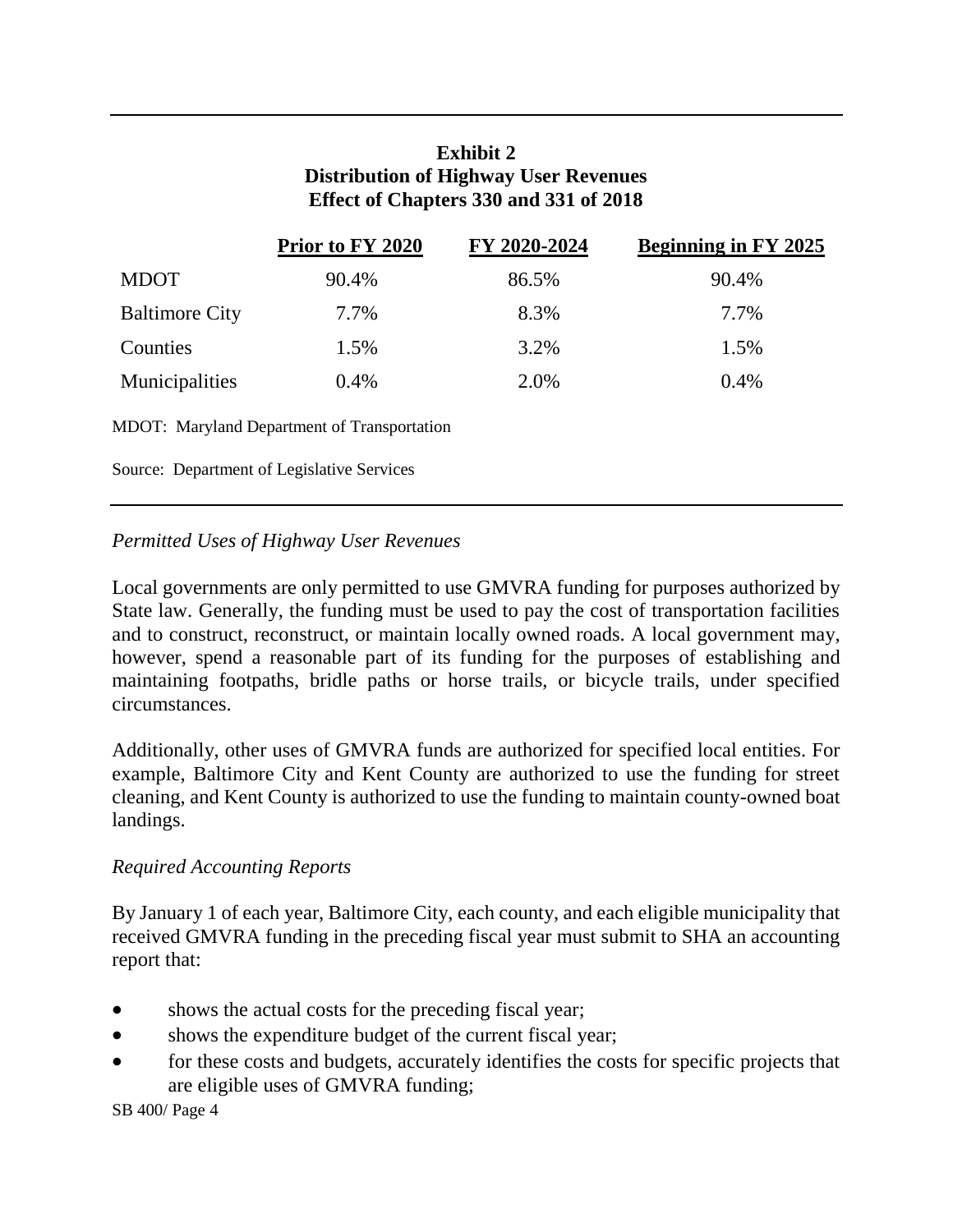- shows the amount of funds diverted from the county or municipal general fund to pay for the eligible projects during the preceding fiscal year; and
- lists the eligible projects that have been delayed due to a lack of funding.

SHA must (1) provide an accounting report form to local governments to submit the required information by December 1 of each year and (2) compile, summarize, and analyze the information reported by local governments into a single report and submit it to the Governor and specified committees of the General Assembly by February 1 each year. SHA may not disburse any GMVRA funding to a jurisdiction that has not submitted the required report.

**State Fiscal Effect:** Altering the GMVRA distribution formula beginning in fiscal 2025 decreases MDOT's share of highway user revenues and increases the local jurisdictions' share of highway user revenues. (As noted above, MDOT must provide the local share of highway user revenues to local governments through capital transportation grants.)

Relative to current law and based on the estimated funds credited to GMVRA, the bill requires MDOT to direct an additional \$82.4 million in fiscal 2025, \$83.4 million in fiscal 2026, and \$84.5 million in fiscal 2027 (totaling \$250.2 million over the five-year period addressed in this fiscal and policy note) to local governments.

However, the CTP for fiscal 2022 through 2027 already assumes increased capital grants for local governments beginning in fiscal 2025 that are consistent with the bill's changes. As such, MDOT has already modified its capital program in such a way that the bill does not necessitate any further alteration to the capital program.

**Local Fiscal Effect:** Over the five-year period addressed in this fiscal and policy note, relative to current law, local jurisdictions' highway user revenues increase by an estimated \$82.4 million in fiscal 2025, \$83.4 million in fiscal 2026, and \$84.5 million in fiscal 2027. The distribution of the increase among Baltimore City, the counties, and municipalities is shown in **Exhibit 3**.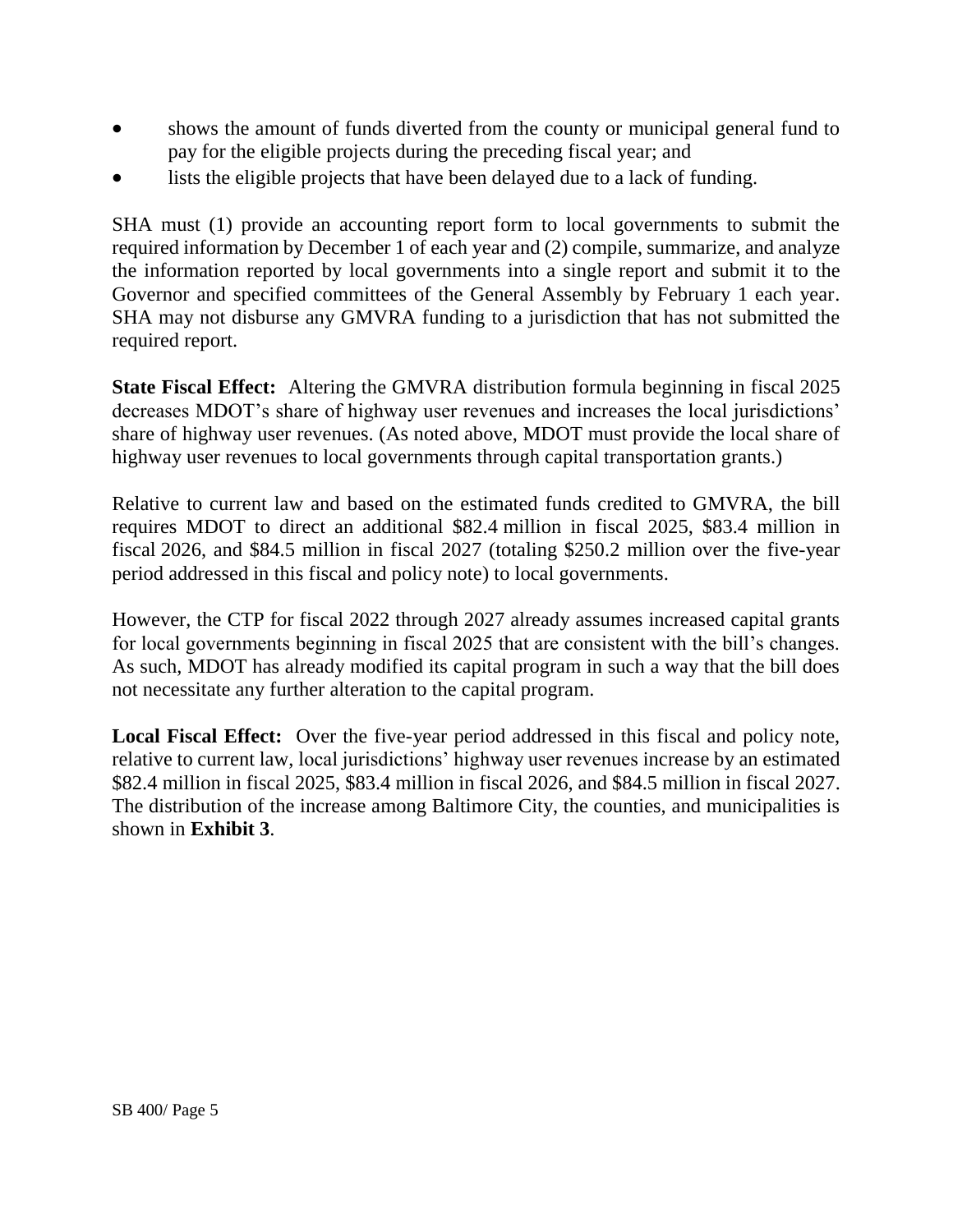# **Exhibit 3 Projected Increase in Local Distribution of Highway User Revenues Fiscal 2025 through 2027 (\$ in Millions)**

|                       | FY 2025 | <b>FY 2026</b> | <b>FY 2027</b> |
|-----------------------|---------|----------------|----------------|
| <b>Baltimore City</b> | \$12.7  | \$12.8         | \$13.0         |
| Counties              | 35.9    | 36.3           | 36.8           |
| Municipalities        | 33.8    | 34.2           | 34.6           |
| <b>Total</b>          | \$82.4  | \$83.4         | \$84.5         |

Note: Totals may not sum due to rounding.

Source: Department of Legislative Services

**Exhibit 4** shows the *increase* in highway user revenues distributed to localities and the *total* amount of highway user revenues distributed to localities for fiscal 2023 through 2027 under the bill (by county), relative to current law.

As noted above, however, the CTP for fiscal 2022 through 2027 already reflects the bill's changes.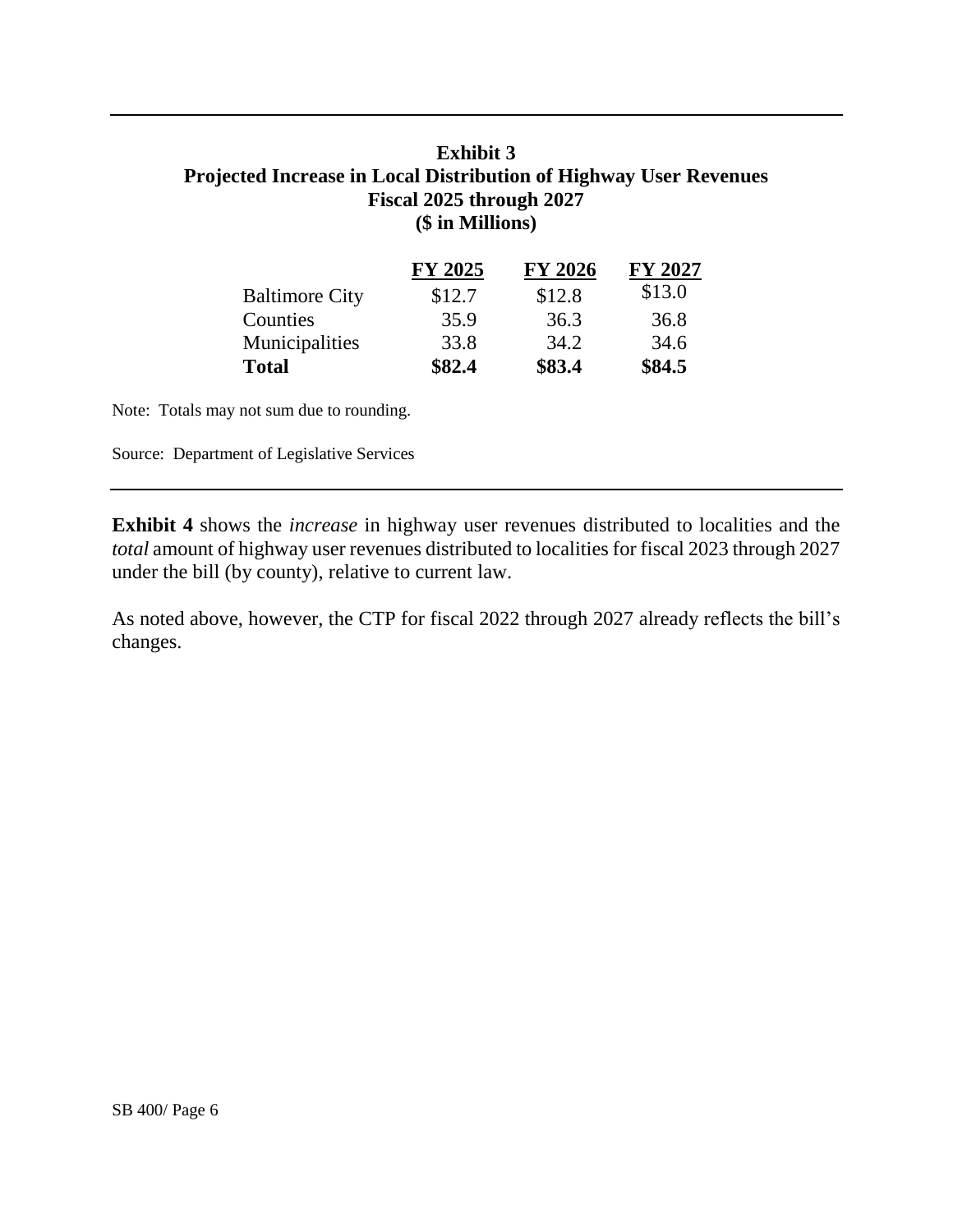# **Exhibit 4 Local Government Increase and Total – Highway User Revenues Fiscal 2023-2027 (\$ in Millions)**

|                       | FY 2023         |              | FY 2024         |              | FY 2025         |              | FY 2026         |              | FY 2027         |              |
|-----------------------|-----------------|--------------|-----------------|--------------|-----------------|--------------|-----------------|--------------|-----------------|--------------|
|                       | <b>Increase</b> | <u>Total</u> | <b>Increase</b> | <u>Total</u> | <b>Increase</b> | <b>Total</b> | <b>Increase</b> | <u>Total</u> | <b>Increase</b> | <u>Total</u> |
| Allegany              | \$0.0           | \$3.0        | \$0.0           | \$3.1        | \$2.2           | \$3.1        | \$2.2           | \$3.1        | \$2.2           | \$3.2        |
| Anne Arundel          | 0.0             | 8.7          | 0.0             | 8.9          | 5.3             | 9.0          | 5.3             | 9.1          | 5.4             | 9.2          |
| <b>Baltimore City</b> | 0.0             | 170.0        | 0.0             | 173.5        | 12.7            | 175.3        | 12.8            | 177.5        | 13.0            | 179.7        |
| Baltimore             | 0.0             | 9.6          | 0.0             | 9.8          | 5.3             | 9.9          | 5.3             | 10.0         | 5.4             | 10.2         |
| Calvert               | 0.0             | 2.0          | $0.0\,$         | 2.1          | 1.3             | 2.1          | 1.3             | 2.1          | 1.3             | 2.2          |
| Caroline              | 0.0             | 1.7          | 0.0             | 1.7          | 1.1             | 1.8          | 1.2             | 1.8          | 1.2             | 1.8          |
| Carroll               | 0.0             | 5.0          | 0.0             | 5.1          | 3.4             | 5.2          | 3.5             | 5.2          | 3.5             | 5.3          |
| Cecil                 | 0.0             | 2.7          | 0.0             | 2.8          | 1.8             | 2.8          | 1.8             | 2.8          | 1.9             | 2.9          |
| Charles               | 0.0             | 3.0          | 0.0             | 3.1          | 1.9             | 3.1          | 1.9             | 3.2          | 1.9             | 3.2          |
| Dorchester            | 0.0             | 1.9          | 0.0             | 2.0          | 1.3             | 2.0          | 1.3             | 2.0          | 1.4             | 2.1          |
| Frederick             | 0.0             | 8.1          | 0.0             | 8.3          | 5.8             | 8.4          | 5.8             | 8.5          | 5.9             | 8.6          |
| Garrett               | 0.0             | 1.9          | 0.0             | 1.9          | 1.2             | 1.9          | 1.2             | 1.9          | 1.2             | 2.0          |
| Harford               | 0.0             | 5.2          | $0.0\,$         | 5.4          | 3.4             | 5.4          | 3.5             | 5.5          | 3.5             | 5.5          |
| Howard                | 0.0             | 3.9          | 0.0             | 4.0          | 2.1             | $4.0\,$      | 2.1             | 4.0          | 2.2             | 4.1          |
| Kent                  | 0.0             | 1.0          | 0.0             | 1.0          | 0.6             | 1.0          | 0.7             | 1.0          | 0.7             | 1.0          |
| Montgomery            | 0.0             | 15.3         | 0.0             | 15.6         | 10.2            | 15.8         | 10.3            | 16.0         | 10.5            | 16.2         |
| Prince George's       | 0.0             | 15.7         | 0.0             | 16.0         | 10.9            | 16.2         | 11.1            | 16.4         | 11.2            | 16.6         |
| Queen Anne's          | 0.0             | 1.6          | 0.0             | 1.6          | 1.0             | 1.6          | 1.0             | 1.7          | 1.0             | 1.7          |
| Somerset              | 0.0             | 1.0          | 0.0             | 1.0          | 0.6             | $1.0\,$      | 0.6             | 1.0          | 0.6             | 1.0          |
| St. Mary's            | 0.0             | 2.1          | 0.0             | 2.2          | 1.2             | 2.2          | 1.2             | 2.2          | 1.3             | 2.2          |
| Talbot                | 0.0             | 1.9          | 0.0             | 2.0          | 1.4             | 2.0          | 1.4             | 2.0          | 1.4             | 2.0          |
| Washington            | 0.0             | 4.6          | 0.0             | 4.7          | 3.2             | 4.8          | 3.3             | 4.8          | 3.3             | 4.9          |
| Wicomico              | 0.0             | 3.8          | 0.0             | 3.9          | 2.7             | 3.9          | 2.8             | 4.0          | 2.8             | 4.0          |
| Worcester             | 0.0             | 2.5          | 0.0             | 2.6          | 1.8             | 2.6          | 1.8             | 2.7          | 1.8             | 2.7          |
| <b>Total</b>          | \$0.0           | \$276.5      | \$0.0           | \$282.2      | \$82.4          | \$285.1      | \$83.4          | \$288.6      | \$84.5          | \$292.3      |

Notes: Totals may not sum due to rounding. Estimate assumes that highway road miles and vehicle registrations in fiscal 2023 remain constant through fiscal 2027. Source: Department of Legislative Services

SB 400/ Page 7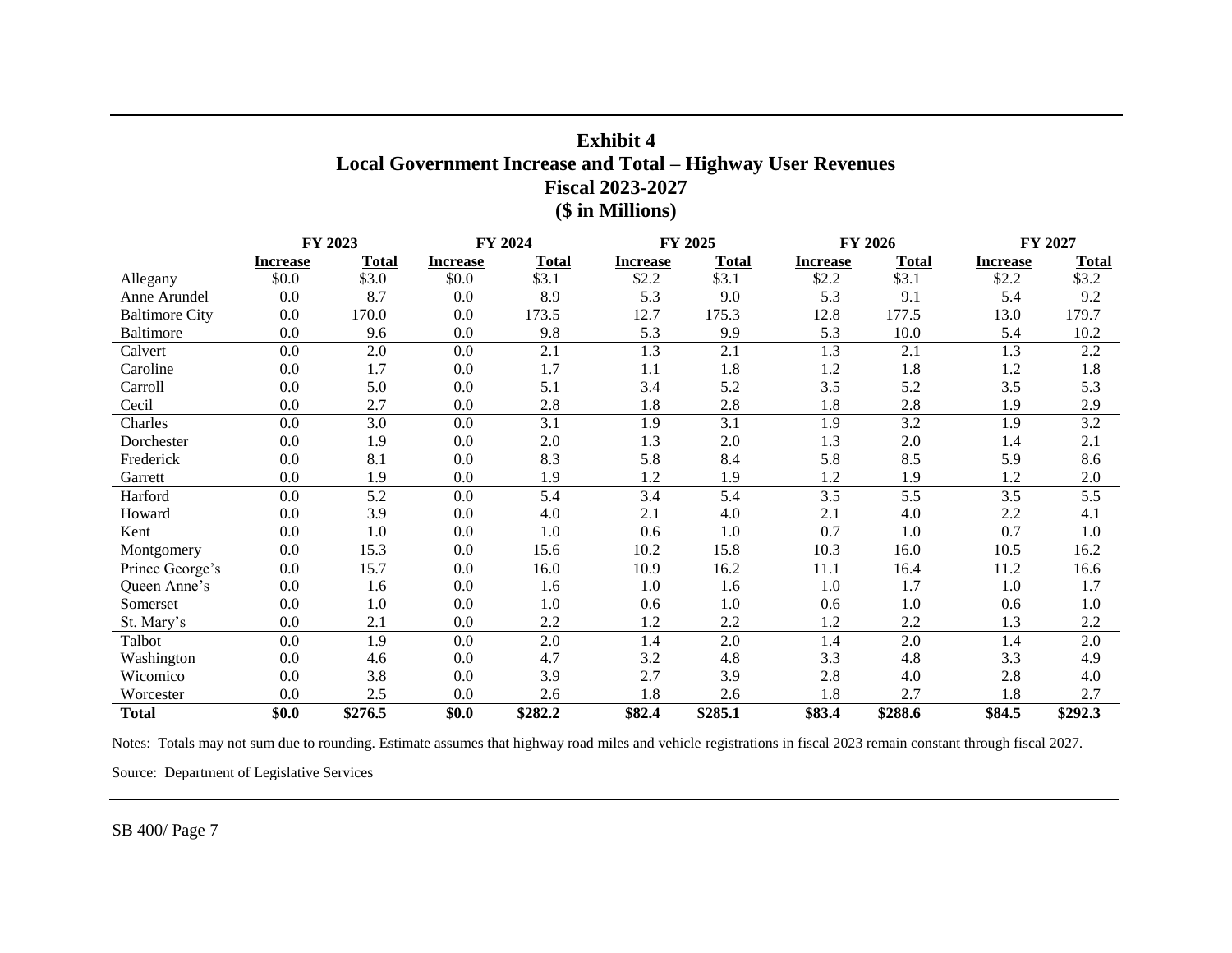**Small Business Effect:** Although the bill redirects funding from the State to local governments, the total amount of funding available for transportation projects statewide is unchanged. Accordingly, while the mix of transportation projects may change, overall, the bill has minimal or no impact on small businesses in the State.

### **Additional Information**

**Prior Introductions:** SB 362 of 2021, a similar bill, passed the Senate with amendments and was referred to the House Environment and Transportation Committee, but no further action was taken. Its cross file, HB 649, received a hearing in the House Environment and Transportation Committee, but no further action was taken.

**Designated Cross File:** HB 410 (The Speaker, *et al.*) (By Request - Administration) - Environment and Transportation.

**Information Source(s):** Maryland Department of Transportation; Maryland Association of Counties; Maryland Municipal League; Department of Legislative Services

**Fiscal Note History:** First Reader - February 4, 2022 rh/lgc

Analysis by: Richard L. Duncan Direct Inquiries to:

(410) 946-5510 (301) 970-5510